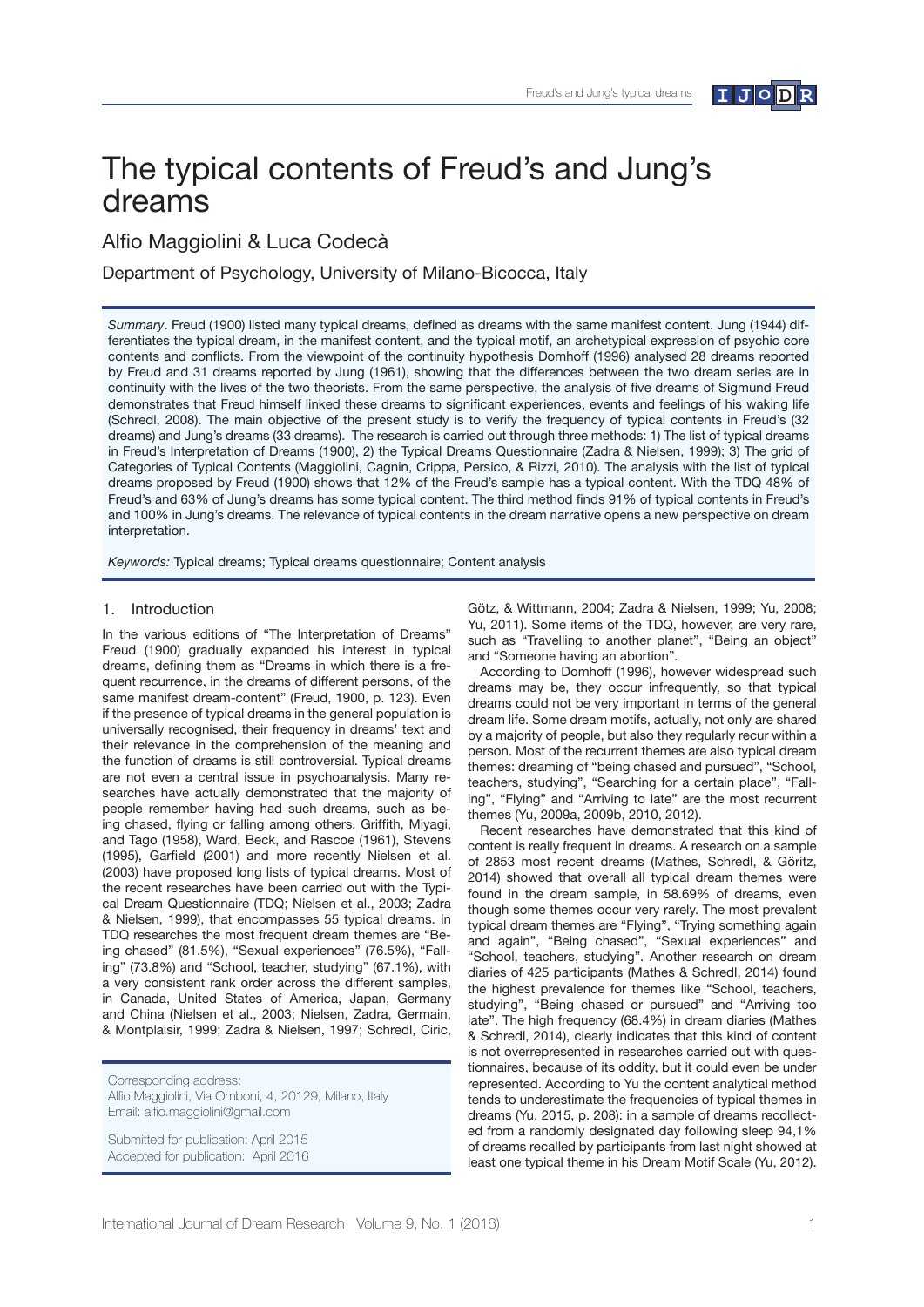

# 1.1. The theory of typical dreams in Freud

Freud distinguished three different types of dreams contents: a) the contents that can be interpreted through free associations; b) the contents that need a symbolic interpretation, with a translation of some manifest content in an unconscious meaning of the latent content; c) the acknowledgement of the existence of some dreams that have the peculiarity of sharing the same manifest content, the typical dreams. In this case we don't have many dreams' elements that could be translated in a few symbolic contents (mainly sexual, but also about birth, death and family relationships). Conversely, in typical dreams we have few signifers in the manifest text that can have steady or various meanings. Freud, actually, divided these dreams into two classes: dreams which always have the same meaning (as examination dream), and those which, despite the same or a similar content, can have the most varied interpretations (as fying and falling dreams). In The Interpretation of Dreams Freud (1900) listed many typical dreams: Embarrassment dream of nakedness; Dreams of the death of beloved people; Examination dream; Dream of missing a train; Dream due to dental stimulus; Flying or hovering; Falling; Swimming; Dream of passing through narrow alleys; Whole suite of rooms; Dream of burglars; Dream of being chased by wild animals; Dream of being threatened with knives, daggers and lances. Even if in his interpretations he made reference to more typical contents, for example the feeling of being inhibited, he did not included these themes in his list.

#### 1.2. Jung's perspective on typical dreams

Jung (1963) differentiates the typical dream, in the manifest content, and the typical motif, an archetypical expression of psychic core contents and conficts. An archetype, according to Jung, can be expressed in dreams in many ways and not only with the same manifest content. From this perspective, the relationships between manifest text and content are different from Freud's proposal, because we could have some typical contents with different manifest expressions. The typical dreams, according to Jung (1944), are characteristic of some relevant and crucial phases of the life cycle, as in adolescence, in mid-life and when one is facing death. In those periods of the life's cycle the dreamer's mind needs a new equilibrium and the dream, with its function of compensation, can give a new mental equilibrium (Jung, 1963).

From a Jungian perspective, Stevens (1995) proposed as typical dreams: Dreams with aggression; Predatory animals; Flying; Falling; Being pursued by hostile strangers; Landscapes; Dreams of misfortune; Sex; Getting married and having children; Taking examinations or undergoing some similar ordeal; Travelling (whether on foot, horseback, car, airplane or ship); Swimming or being in the water; Watching fires; Being confined in an underground place.

## 1.3. The content analysis of Freud's and Jung's dreams

The continuity hypothesis in its general form states that dreams refect waking life concerns, waking thoughts or waking life experiences (Schredl & Hofmann, 2003). From this perspective, Domhoff (1996) analysed 28 dreams reported by Freud in The Interpretation of Dreams (1900) and On Dreams (1901), and 31 dreams reported by Jung (1963) in his autobiographical Memories, Dreams, Refections. According to Domhoff (1996), even if some differential biases may have operated in the selection of the dreams' reports - Freud trying to support his theory, while Jung reporting his autobiography -, the analysis with the Hall and van de Castle method (1966) reveals differences between the two dream series in continuity with the lives of the two theorists.

Freud, actually, has more characters in his dream reports, although Jung reports more and longer dreams. Jung's dream narratives are flled with descriptions of scenery and objects rather than with people. Jung's interest in nature is confrmed by the fact that he has more animals in his dreams. Jung dreams are also more about members of his family, whereas Freud dreams are more about friends and acquaintances. Jung's aggressive and friendly encounters with males and females are fairly typical, with about an equal number of friendly encounters with males and females. Freud has an aggressive encounter with one out of every four female characters, and almost none with males, and more friendly interactions with males than with females. Freud was a striving person who liked the company of other men and held to a theory that has a negative view of women in general. Jung, on the other hand, was more solitary and interested in nature, and in his passionate relationships with women.

From the same perspective, Schredl (2008) analysed Freud's interpretation of his own dreams in "The Interpretation of Dreams". From the viewpoint of the continuity hypothesis, Freud's dreams clearly reflect the main issues present in his life at that time, his profession and his development of a new treatment method. According to Schredl (2008), the analysis of five dreams of Sigmund Freud demonstrates that Freud himself linked these dreams (as his other dreams) to significant experiences, events and feelings of his waking life.

#### 1.4. Aims and Hypotheses of the Study

The main objective of the present study is to verify the frequency of typical contents in Freud's and Jung's dreams. The hypothesis is that typical content is as frequent in Freud's and Jung's dreams as in general population.

#### 2. Method

## 2.1. Sample

The sample is composed of 32 dreams had by Jung (1963), drawn from "Memories, Dreams, and Refections" and 33 dreams described by Freud (1900) in "The interpretation of Dreams". The analysis involved 33 out of 49 Freud's dreams, all his dreams in "The interpretation of Dreams", except for some dreams that are only fragments. Jung's dreams are longer than Freud's. The average number of words per dream in Freud is 121, while in Jung 209.

Even if using dreams in Freud's book could be considered a sampling bias, because "The interpretation of Dreams" introduces a list of typical dreams, we have to consider that Freud's and Jung's dreams have been used by Domhoff (1996) and Schredl (2008) just to demonstrate the continuity hypothesis between dreams and waking life.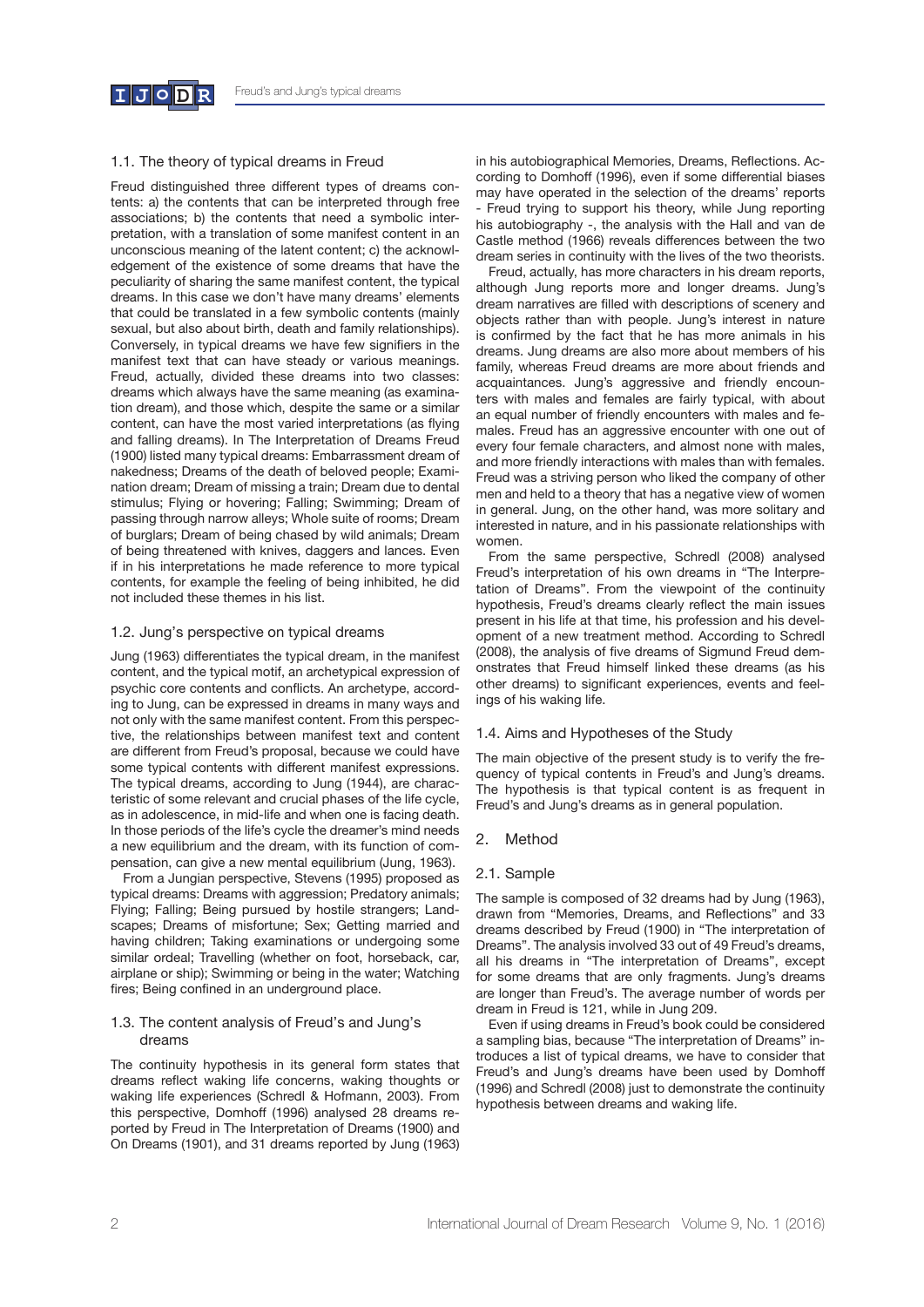

#### *Table 1*. Categories of typical contents

| Category                                                                                           | <b>Typical Content</b>                                                                                                                                                                                                                                                                                                            |
|----------------------------------------------------------------------------------------------------|-----------------------------------------------------------------------------------------------------------------------------------------------------------------------------------------------------------------------------------------------------------------------------------------------------------------------------------|
| Gravity (movements in vertical direction)                                                          | Flying, falling, dreams of elevator, staircase, swimming; ascent, descent.                                                                                                                                                                                                                                                        |
| Spatial disorientation (the environment<br>is upset)                                               | Passing through narrow spaces; doors and windows; mazes; darkness and light; tunnels,<br>large and narrow spaces, caves, being confined in an underground place closed spaces;<br>discovering new rooms in a house; earthquake, fire.                                                                                             |
| Attack (the subject is in relationship with<br>an enemy)                                           | Being chased, pursued, kidnapped, attacked; being killed; dreams of police, thieves, es-<br>cape; of predatory animals; one is rescued.                                                                                                                                                                                           |
| Examination (the subject is examined<br>and has to demonstrate her skills to<br>somebody)          | Sitting an exam, participating in a competition, a test, a game in which you win or lose.                                                                                                                                                                                                                                         |
| Hindrance (difficulty in controlling tools<br>and means)                                           | Being hindered in one's movements; not being able to do something, after many attempts;<br>incapacity to reach someone; being unable to run; being unable to call for help.                                                                                                                                                       |
| Loss (separation and loss of somebody<br>or something)                                             | A beloved person being in danger or dead; losing or finding objects; abandonment, separa-<br>tion, reconciliation; not being able to find anyone; losing your purse or wallet; missing a<br>deadline or an appointment; losing someone; death of someone you care about; finding<br>money; missing the plane, train, boat or bus. |
| Nursing (the subject is taking care of a<br>baby)                                                  | Dreams of pregnancy, delivery and birth, of the subject or others, even animals; taking care<br>of a small child or a puppy; seeing neglected or mistreated babies or animals.                                                                                                                                                    |
| Sexuality (problems in sentimental and<br>sexual relationships)                                    | Jealousy, sexual acts, courtship, rapes, making love with an unexpected partner or a fa-<br>mous person; being coerced to have sex; your love running off with someone else.                                                                                                                                                      |
| Body transformation (something strange)<br>happening to the body)                                  | Loss of teeth, hair, modification of sexual organs, body transformation.                                                                                                                                                                                                                                                          |
| Physiological needs                                                                                | Dreams of eating, drinking, urinating, defecating.                                                                                                                                                                                                                                                                                |
| Nudity and embarrassment (relation<br>between privacy and public, familiar<br>person and stranger) | Being naked in public or scantily clothed; being embarrassed; importance of clothes.                                                                                                                                                                                                                                              |
| Time                                                                                               | Missing deadlines, arriving too late, e.g. missing a bus.                                                                                                                                                                                                                                                                         |
| Performance/Grandiosity                                                                            | Doing something very well, having superior mental or physical abilities.                                                                                                                                                                                                                                                          |

## 2.2. Materials and Procedure

The research of typical dreams in Freud's and Jung's dreams is carried out through three methods:

- The list of typical dreams in Freud's Interpretation of Dreams (1900), with 13 typical dreams.
- The Typical Dreams Questionnaire's with 55 items (Zadra & Nielsen, 1999).
- A grid of Categories of Typical Contents (Maggiolini, Cagnin, Crippa, Persico, & Rizzi, 2010) including 13 categories of typical dreams' content. The previous Grid there were 15 categories, with Cognitive activities and Friendship, that were included for the analysis of waking episodes compared to dreams.

From this perspective the basic idea is that typical dreams are prototypes of content categories. Some categories correspond to a single typical dream as indicated by Freud (as exam dreams), while other groups are more typical dreams (as Attack, that encompasses Dream of burglars, Dream of being chased by wild animals, Dream of being threatened with knives, daggers and lances).

Different typical contents can be grouped in a category: fying, falling, swimming, going up or down the stairs or the elevator share the same relation with a vertical dimension of the Gravity. In some other categories we fnd TDQ's items that are not in Freud's list (1900). We added Performance dreams (doing something well/badly), Hindrance (it is impossible or difficult to do something or to control tools), Physiological needs (e.g. eating), Nursing (taking care of a baby or being looked after) and Sexuality (jealousy, sexual and intimate relationships). Categories are not defned by a single item (an object or an action), but by a kind of script, describing a certain relationship between the subject and the other, also the environment. Dreams are narratives, built on episodes (Montangero, 2012) and an episode is the elementary narrative unity, an event (something that happens or an action) and a reaction and therefore it is logical to define narrative unities as events.

Interrater reliability was assessed through Cohen's k. Two raters coded independently the entire sample of dreams  $(n = 65; 33$  Freud's dreams and 32 Jung's dreams) using the three methods (Freud's list of typical dreams; Typical Dreams Questionnaire; Categories of Typical Contents). We report the mean for each method: for Freud's list we found a Cohen's  $k = 0.74$ ; for the TDQ  $k = 0.68$ ; and for the grid of Categories of Typical Contents  $k = 0.72$ .

Analyzing typical themes using the list of typical dreams introduced by Freud himself in "The interpretation of Dreams" could be a methodological flaw. This risk, however, can be reduced using the three methods, because TDQ and the Grid of Categories of Typical Contents include more themes.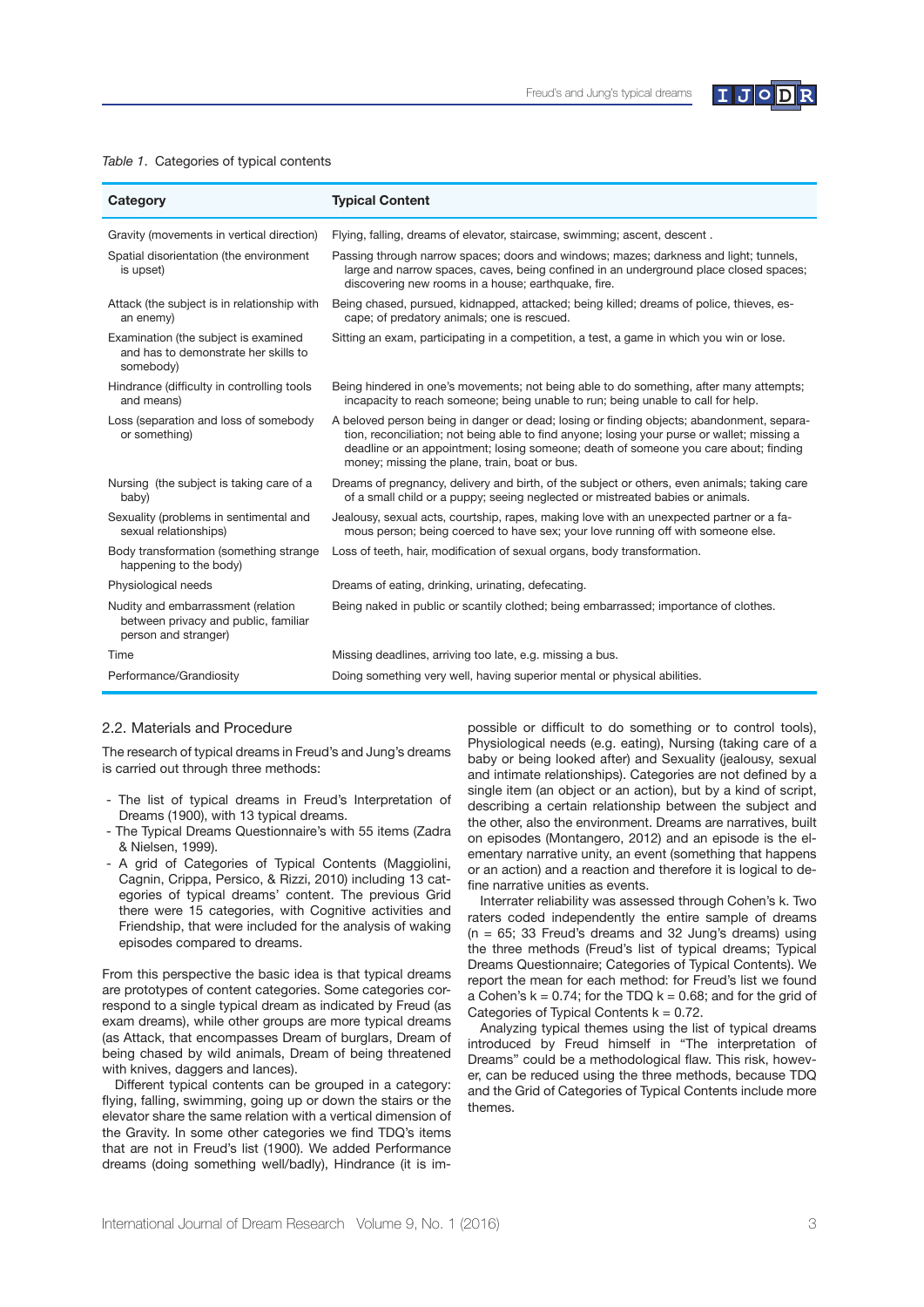

*Table 2*. Frequency and percentage of dreams with and without typical content following the three methods.

| Freud    | Jung      |
|----------|-----------|
|          |           |
| 29 (88%) | 28 (88%)  |
| 4 (12%)  | 4 (12%)   |
|          |           |
| 17 (52%) | 12 (37%)  |
| 16 (48%) | 20 (63%)  |
|          |           |
| 3(9%)    | O         |
| 30 (91%) | 32 (100%) |
|          |           |

#### 3. Results

The analysis of Freud's and Jung's dreams with the list of typical dreams proposed by Freud (1900) shows that 12% of the Freud's sample (4 dreams out of 33) has a typical content, with 2 embarrassment dreams and 2 dreams of passing through narrow alleys. Also in Jung's dreams 12% (4 dreams) has a typical content, with 1 dream of the death of beloved persons, 1 fying dream, 1 of falling and 1 dream of passing through narrow alleys.

Overall 46% of TDQ's items were found in the dreams. In Freud's dreams there is a mean of 0.61 typical content per dream, while in Jung the mean is 0.72. The analysis with the TDQ shows that 48% of Freud's dreams (16 dreams) has some typical content: "School, teachers, studying" (3); "Being inappropriately dressed" (3); "Trying again and again to do something" (2); "Being on the verge of falling" (2); "Eating delicious food" (1); "Being locked up" (1); "Being tied, unable to move" (1); "Having superior knowledge or mental ability" (1); "Creatures, part animal, part human" (1); "Sexual experiences" (1); "A person now dead as alive" (1); "Failing an examination" (1); "Killing someone" (1); "Seeing a face very close to you" (1).

In Jung sample 63% (20 dreams) has some TDQ's item: "A person now dead as alive" (7); "Discovering a new room at home" (3); "Being chased or pursued, but not physically injured" (1); "Being physically attacked" (1); "Being frozen with fright" (1); "Falling" (1); "Having superior knowledge or mental ability" (1); "Creatures, part animal, part human" (1); "A person now alive as dead" (1); "Wild animals, violent" (1); "Killing someone" (1); "Being half awake and paralyzed in bed" (1); "Seeing a UFO un UFO" (1); "Seeing extra-terrestrial" (1); "Seeing an angel" (1).

The analysis of typical contents with the method of the categories fnds a mean of typical contents per dream in Freud of 1.97 and in Jung of 2.25. This method finds 91% of typical contents in Freud's dreams (30 dreams). The most frequent categories are Performance (36%); Loss (27%); Spatial disorientation (24%) and Body transformation (21%).

In Jung's dream the entire sample (100%) is associated with one or more categories. The most frequent dreams are Spatial disorientation (47%), Gravity (41%), Loss (37%), Attack (22%); Performance (25%); Body transformations (21%).

*Table 3*. Frequency of content categories

|                          | Freud    | Jung     |
|--------------------------|----------|----------|
| Spatial disorientation   | 8 (24%)  | 15 (47%) |
| Gravity                  | 4 (12%)  | 13 (41%) |
| Time                     | 3(9%)    | 0        |
| Performance              | 12 (36%) | 8 (25%)  |
| Hindrance                | 5 (15%)  | 5 (16%)  |
| Physiological needs      | 5(15%)   | O        |
| Body transformation      | 7 (21%)  | 6 (19%)  |
| Attack                   | 4 (14%)  | 7 (22%)  |
| Nudity and embarrassment | 5(15%)   | 0        |
| <b>Nurse</b>             | 3(9%)    | 2(6%)    |
| Loss                     | 9(27%)   | 12 (37%) |
| Exam                     | O        | 2(6%)    |
| Sexuality                | U        | 2(6%)    |

## 4. Discussion

Freud (1900, p. 88) claimed he had never experienced typical dreams: "To those who wonder why I complain of a lack of material, despite the frequency of these dreams of fying, falling, tooth-drawing, etc., I must explain that I myself have never experienced any such dreams since I have turned my attention to the subject of dream-interpretation". Actually even in Freud's dreams we fnd typical contents, in different percentage according to the three methods. We should consider, however, that although Freud did not officially label some dreams, for example staircase or ladder dream, as typical dreams, he discussed many dreams listed in TDQ as typical.

If we compare the frequency of TDQ's items in Jung's and Freud's dreams with the results of a research on two samples of dreams, we can see that the percentage of dreams with a TDQ item are similar, with more than 50% of dreams with a typical content.

"School, teachers and studying" and "Trying again and again to do something", that we found in Freud's dreams, are also very frequent in researches with the TDQ (Mathes, Schredl et al., 2014 ), while "Being inappropriately dressed" and "Being in the verge of falling" are less frequent. "A person now dead as alive" is more frequent in Jung (22%) than in general population, the same as "Discovering a new room at home" (9%). With the Dream Motif Scale, an extended version of TDQ, Yu (2015) found a similar frequency of typical themes: 60% in the most recent dreams and 57% in diary dreams.

#### 4.1. Dream interpretation with typical contents

Our research shows that typical contents are central components of the structure of the dream narrative. We can think of dreams contents coming from two sources: a) memories of daily experiences (day-residues) in continuity with daily life and b) typical contents, in discontinuity with daily life. Typical contents could be considered as prototypes (Rosch, 1978), as interpreters that have the function of giving meaning to daily experiences. From this perspective if I dream of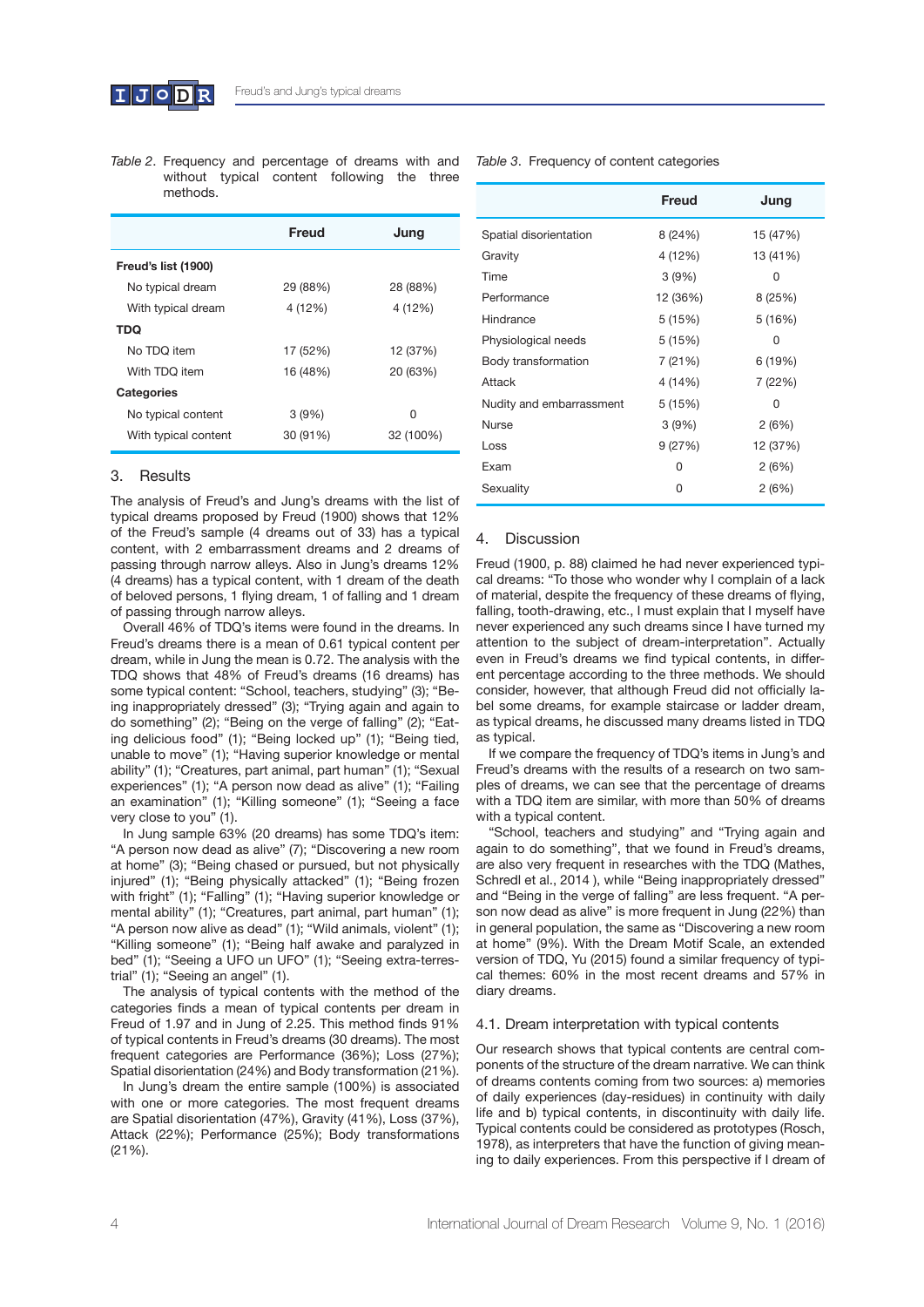

| Table 4. Frequency of TDQ's items in Freud's, Jung's, and |
|-----------------------------------------------------------|
| other dream samples                                       |

| Source                                    | TDQ (one or<br>more items) |
|-------------------------------------------|----------------------------|
| Freud                                     | 48%                        |
| Juna                                      | 62%                        |
| Dreams TDQ (Mathes, Schredl et al., 2014) | 59%                        |
| Diary Dreams TDQ (Mathes & Schredl, 2014) | 69%                        |
| Dreams DMS (Yu, 2015)                     | 60%                        |
| Diary dreams DMS (Yu, 2015)               | 57%                        |

my wife and then of an earthquake, the earthquake is a kind of interpretation of the relationship with my wife.

Typical dreams open a new perspective on dream interpretation and we will show an example of this perspective with one of Freud's dream, the dream of jumping the stairs (Freud, 1900, p. 78), putting in brackets the references to typical contents:

*"I am very incompletely dressed (Embarrassment), and I go from a fat on the ground-foor up a fight of stairs to an upper story (Gravity). In doing this I jump up three stairs at a time, and I am glad to fnd that I can mount the stairs so quickly (Performance). Suddenly I notice that a servantmaid is coming down the stairs – that is, towards me. I am ashamed (Embarrassment), and try to hurry away, and now comes this feeling of being inhibited; I am glued to the stairs, and cannot move from the spot (Hindrance)" (Freud, 1900, pp. 78).*

In this dream we have four typical contents and we can compare Freud's interpretation of his dream with an interpretation based on typical contents. In his analysis Freud (1900, p. 78-79) fnds the meaning of the dream relying on associations and symbolic interpretation, with no reference to typical dreams, except for a reference to the typical content of embarrassment, symbolically interpreted as a disguised expression of a sexual content, a nakedness wish. He links the dream to an incident when he worked late and went upstairs and his fears about his heart trouble. The fact that he can mount the stairs so quickly is an expression, for opposition, of health concerns. The stairs are associated with a patient's house as an argument he really had with the maid-servant of his patient and the concierge about his spitting on the floor of the staircase. In the comment from the continuity viewpoint, Schredl (2010) points his analysis to these current issues in Freud's waking life (work, health problems, interpersonal issues). Freud himself, actually, linked this dream to significant experiences as day-residues. Actually in Freud interpretation there are also references to infantile desires and symbolic interpretations. In Freud's interpretation being incompletely dressed is a manifestation of an infantile desire of exhibition. The servant-maid coming down the stairs is not only associated with a real working situation, but also with an infantile experience. The feeling of being inhibited, a typical dream content, according to Freud, is a reproduction in the dream of the same feeling he had in the situation.

From the viewpoint of typical dreams, embarrassment, performance, gravity and hindrance are ways of giving

meaning, e.g. interpreting, some real experiences. From this perspective, the dream could say that the feelings of Freud in relation to his work and his patients could be too grandiose and that he's running the risk of over-evaluating himself, with the consequence of being unmasked, embarrassed and inhibited. It is important to note that "Grandiosity" is one of the major categories in Yu's classifcation of typical themes (2009a, 2009b, 2010, 2012).

The meaning of the dream, in this perspective, isn't only a reproduction of some significant experience or a realization of a wish, but it is a kind of advice, illustrated by a simulation: if you are too self-confdent in your work, you could be embarrassed and inhibited.

## 4.2. Conclusions

Typical dreams are a fundamental component of the narrative structure of dream narratives. If we choose to describe typical dreams not through single items, but as scripts or motifs, not only can we find a typical content in almost every dream, but we can also usually find in a dream two or more of this kind of contents. The dream from this perspective can be considered as a product of an affective consciousness (Solms & Panksepp, 2012), a symbolic innate device with a central function in social communication (Sperber, 1975). Typical dreams can be considered as prototypes, a concrete image of a member of a category (Rosch, 1978). Dreams are "emotional thoughts" and not only thoughts expressed in images, an expression of an affective symbolization that works through sensory, visceral and kinaesthetic codes (Bucci, 1997; Fornari, 1981). In giving meaning to dreams, typical contents act as metaphors. The comprehension of a metaphor does not need a translation, because the metaphorical meaning is in the manifest content. A metaphor is a natural concept (Gärdenfors, 2000), not only a more concrete representation of an abstract concept (Lakoff & Johnson, 1980). It's an attribution, an expression of the position of the subject toward the object (Glucksberg, 2003). The metaphor "Lawyers are sharks" is an affective evaluation of lawyers and expresses the position of the subject towards the lawyers as predators, the feeling of being threatened. In a metaphor you combine two objects and the second one is used as an attribution of the first. In "My surgeon is a butcher" the second term has an attributive function, as in "My butcher is a surgeon", it is "surgeon" that is an attribute.

In dreams putting together two contents is a metaphorical attribution (as it happens with montage in movies). "Association" is between two contents, rather than between a dream's content and a day residue. From this viewpoint typical contents are the basic affective language of the evaluation of daily relationships for the anticipation of future events.

#### References

- Bucci, W. (1997). Psychoanalysis and cognitive science: A multiple code theory. New York: Guilford Press.
- Domhoff, G. W. (1996). Finding meaning in dreams. A quantitative approach. New York: Plenum.
- Fornari, F. (1981). Il codice vivente. [The living code]. Torino: Boringhieri.
- Freud, S. (1900). The interpretation of dreams. In J. Strachey (Ed. & Trans.), The standard edition of the complete psychological works of Sigmund Freud (Vol. 4). New